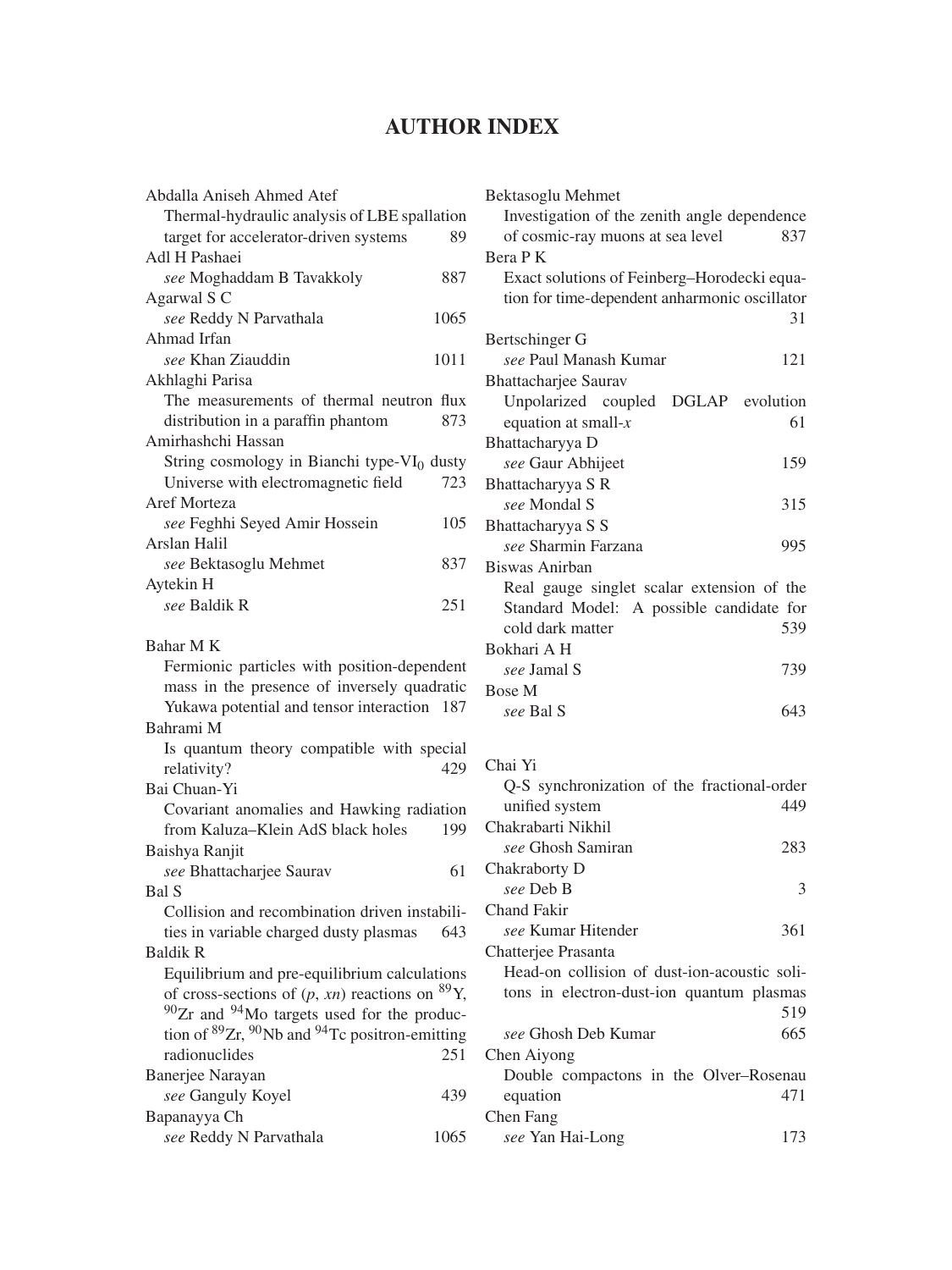| Chen Liping                                   |      |
|-----------------------------------------------|------|
| see Chai Yi                                   | 449  |
| Chen Yongbo                                   |      |
| see Shen Shuifa                               | 69   |
| Cordero-Cid A                                 |      |
| The Standard Model with one universal extra   |      |
| dimension                                     | 369  |
|                                               |      |
| Dahiya Harleen                                |      |
| see Sharma Neetika                            | 237  |
| see Sharma Neetika                            | 1083 |
| Dai Chao-Qing                                 |      |
| Peakons and compactons on the background      |      |
| of periodic wave                              | 463  |
| Dai Juan                                      |      |
| see Chai Yi                                   | 449  |
| Darehdor Mahyash Arabi                        |      |
| Spin-dependent rectification in the $C_{59}N$ |      |
| molecule                                      | 327  |
| Das A K                                       |      |
| see Ghorui S                                  | 685  |
| Das Mala                                      |      |
| Searching for universal behaviour in super-   |      |
| heated droplet detector with effective recoil |      |
| nuclei                                        | 983  |
| De Vincenzo Salvatore                         |      |
| Confinement, average forces, and              | the  |
| Ehrenfest theorem for a one-dimensional       |      |
| particle                                      | 797  |
| Deb B                                         |      |
| Quantum effects at low-energy atom-molecule   |      |
| interface                                     | 3    |
| Demir Süleyman                                |      |
| Space-time algebra for the generalization of  |      |
| gravitational field equations                 | 811  |
| Deshpande U P                                 |      |
| see Singh N L                                 | 133  |
| Devi Rani                                     |      |
| see Ram Daya                                  | 953  |
| Ding D W                                      |      |
| see Ying L                                    | 337  |
| Dubrovin B                                    |      |
| see Tamizhmani K M                            | 559  |
| Dutta Abhijit                                 |      |
| see Patra Pinaki                              | 21   |
| Dwivedi Abhilash                              |      |
| see Pandey K K                                | 607  |
|                                               |      |
| El-Bendary Atef Ahmed                         |      |
| see El-Shorbagy Khaled Hamed                  | 677  |

|                  | El-Shorbagy Khaled Hamed                           |      |
|------------------|----------------------------------------------------|------|
| 449              | Absolute parametric instability in a nonuni-       |      |
|                  | form plane plasma waveguide                        | 677  |
| 69               | Emamdoust Atefeh                                   |      |
|                  | Synthesis and characterization of aqueous          |      |
| ıl extra         | MPA-capped CdS-ZnS core-shell quantum              |      |
| 369              | dots                                               | 713  |
|                  | Entezar S Roshan                                   |      |
|                  | see Moghaddam B Tavakkoly                          |      |
| 237              | Eslamizadeh Hadi                                   | 887  |
| 1083             |                                                    |      |
|                  | Fission dynamics of the compound nucleus           |      |
| ground           | $^{213}$ Fr formed in heavy-ion-induced reactions  |      |
| 463              |                                                    | 621  |
|                  |                                                    |      |
| 449              | Fan Jun-Feng                                       |      |
|                  | see Yan Hai-Long                                   | 173  |
|                  | Fatnani P                                          |      |
| $C_{59}N$<br>327 | see Husain Riyasat                                 | 263  |
|                  | Feghhi Seyed Amir Hossein                          |      |
| 685              | Neutronic simulation of a research reactor core    |      |
|                  | of $(^{232}Th$ , $^{235}U)O_2$ fuel using MCNPX2.6 |      |
| super-           | code                                               | 105  |
| recoil           | Feng Dahe                                          |      |
| 983              | see Li Hong                                        | 933  |
|                  | Fu Gen-Yi                                          |      |
| d<br>the         | see Yan Hai-Long                                   | 173  |
| nsional          |                                                    |      |
| 797              | Gairola Vandana                                    |      |
|                  | Vibrational properties of vacancy in bcc tran-     |      |
| olecule          | sition metals using embedded atom method           |      |
| 3                | potentials                                         | 1041 |
|                  | Ganeshan V                                         |      |
| tion of          | see Singh N L                                      | 133  |
| 811              | Ganguly Koyel                                      |      |
|                  | Spherically symmetric scalar field collapse        |      |
| 133              |                                                    | 439  |
|                  | Garg Nandini                                       |      |
| 953              | see Pandey K K                                     | 607  |
|                  | Gaur Abhijeet                                      |      |
| 337              | A comparative study of the spectra recorded        |      |
|                  | at RRCAT synchrotron BL-8 dispersive               |      |
| 559              | EXAFS beamline with other beamlines                | 159  |
|                  | Ghodke A D                                         |      |
| 21               | see Husain Riyasat                                 | 263  |
|                  | see Kumar Pradeep                                  | 855  |
| 607              | Gholamzadeh Zohreh                                 |      |
|                  | see Feghhi Seyed Amir Hossein                      | 105  |
|                  | Ghorui Malay Kumar                                 |      |
| 677              | see Chatterjee Prasanta                            | 519  |
|                  |                                                    |      |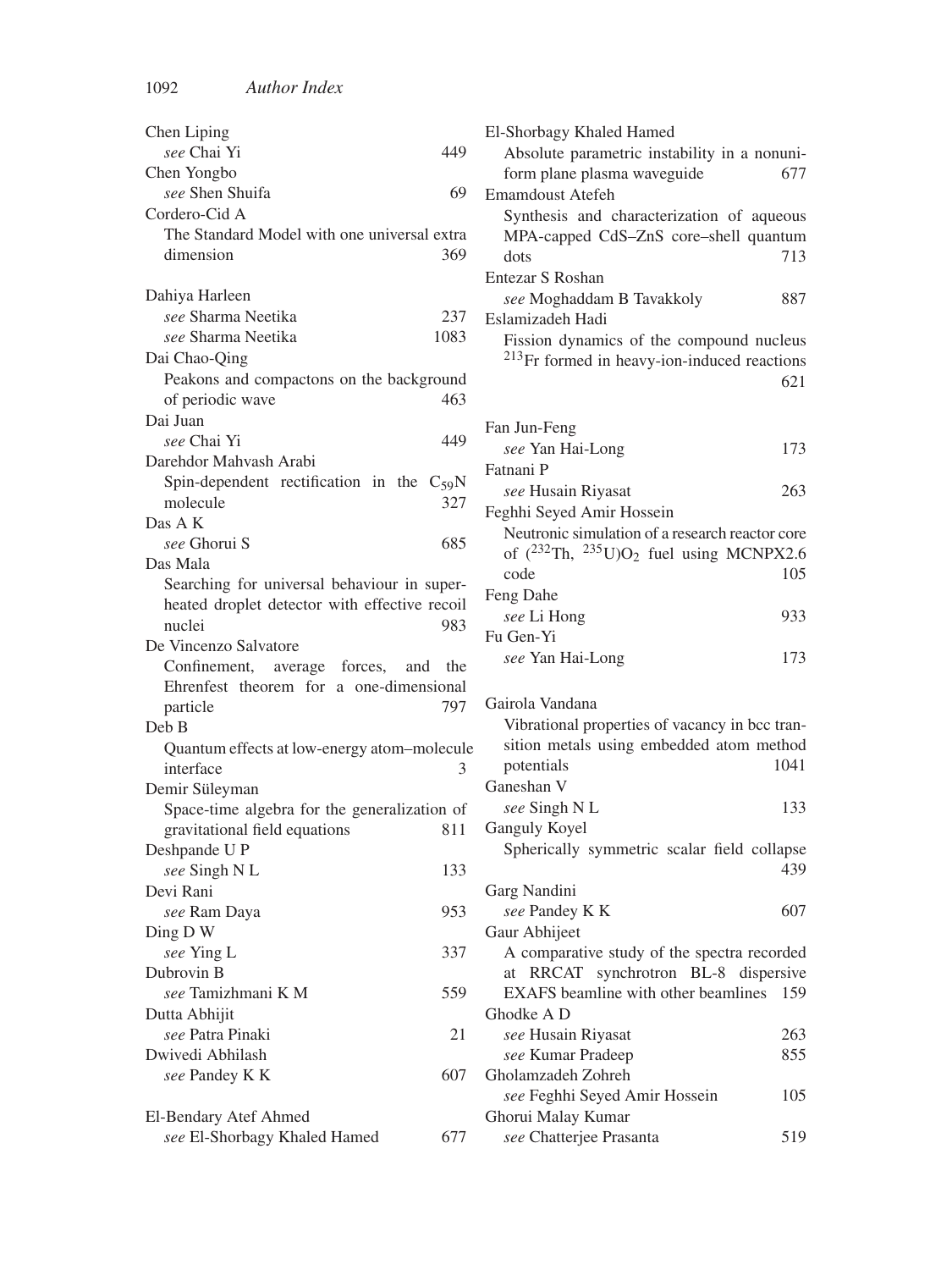| Ghorui S                                       |   |
|------------------------------------------------|---|
| Arc plasma devices: Evolving mechanical        |   |
| design from numerical simulation<br>685        |   |
| Ghosh Deb Kumar                                |   |
| Effect of superthermal electrons on dust-      |   |
| acoustic Gardner solitons in nonplanar geo-    |   |
| 665<br>metry                                   |   |
| Ghosh Dipak                                    |   |
| see Haldar Prabir Kumar<br>631                 |   |
| Ghosh Samiran                                  |   |
| Drift wave in pair-ion plasma<br>283           |   |
| Ghosh Uday Narayan                             |   |
| see Ghosh Deb Kumar<br>665                     |   |
| Gokce Sibel                                    |   |
| A cellular automata model for ant<br>trails    |   |
| 909                                            |   |
| Golshan M M                                    |   |
| see Mahjoei M<br>785                           |   |
| Golshani M                                     |   |
| see Bahrami M<br>429                           |   |
| Gómez-Bock M                                   |   |
| see Cordero-Cid A<br>369                       |   |
| Guo Er-Min                                     |   |
| see Yan Hai-Long<br>173                        |   |
| Gupta MR                                       |   |
| see Ghosh Samiran<br>283                       |   |
| Gupta Rajeev                                   |   |
| 1065<br>see Reddy N Parvathala                 |   |
|                                                |   |
| Hadap Arti                                     |   |
| Planar electron beams in a wiggler magnet      |   |
| 277<br>array                                   |   |
| Haddad S                                       |   |
| Effect of the isovector coupling channel on    |   |
| the macroscopic part of the nuclear binding    |   |
| 847<br>energy                                  |   |
| Haldar Prabir Kumar                            |   |
| Ring and jet study on the azimuthal substruc-  |   |
| ture of pions at CERN SPS energy<br>631        |   |
| Hannurkar P R                                  |   |
| see Husain Riyasat<br>263                      |   |
| Hazra J                                        |   |
| see Deb B                                      | 3 |
| Holikatti A C                                  |   |
| see Husain Riyasat<br>263                      |   |
| Hou X H                                        |   |
| see Liu D S<br>903                             |   |
| Hu Jin-Yan                                     |   |
| Classification of single travelling wave solu- |   |
| tions to the generalized Zakharov-Kuznetsov    |   |
| 771<br>equation                                |   |

| Hu Ke                                             |      |
|---------------------------------------------------|------|
| see Yan Hai-Long                                  | 173  |
| Hu Xin-Guang                                      |      |
| see Yan Hai-Long                                  | 173  |
| Hu Yan                                            |      |
| see Yu Fei                                        | 223  |
| Husain Riyasat                                    |      |
| Measurement, analysis and correction of the       |      |
| closed orbit distortion in Indus-2 synchrotron    |      |
| radiation source                                  | 263  |
|                                                   |      |
| Ilangovane R                                      |      |
| see Tamizhmani K M                                | 559  |
| <b>Islam Jamal Nazrul</b>                         |      |
| see Panna Neelufar                                | 895  |
|                                                   |      |
| Jamal S                                           |      |
| The symmetries and conservation laws of           |      |
| some Gordon-type equations in Milne space-        |      |
| time                                              | 739  |
| Jayannavar A M                                    |      |
| see Rana Shubhashis                               | 207  |
| Jha S N                                           |      |
| see Gaur Abhijeet                                 | 159  |
| Kadi Yacine                                       |      |
| see Feghhi Seyed Amir Hossein                     | 105  |
| Kara A H                                          |      |
| <i>see</i> Jamal S                                | 739  |
| Katsika-Tsigourakou Vassiliki                     |      |
| A tentative model for estimating the com-         |      |
| pressibility of rock-salt $AgCl_xBr_{1-x}$ alloys |      |
|                                                   | 307  |
| Kayacan Ozhan                                     |      |
| see Gokce Sibel                                   | 909  |
| Khalique Chaudry Masood                           |      |
| Solutions and conservation laws of Benjamin-      |      |
| Bona-Mahony-Peregrine equation with power-        |      |
| law and dual power-law nonlinearities             | 413  |
| Khan Manoranjan                                   |      |
| see Ghosh Samiran                                 | 283  |
| Khan Ziauddin                                     |      |
| Temperature profile evolution in quenching        |      |
| high- $T_c$ superconducting composite tape        |      |
|                                                   | 1011 |
| Khosa S K                                         |      |
| see Ram Daya                                      | 953  |
| Kim Hyunsoo                                       |      |
| New travelling wave solutions for nonlinear       |      |
| stochastic evolution equations                    | 917  |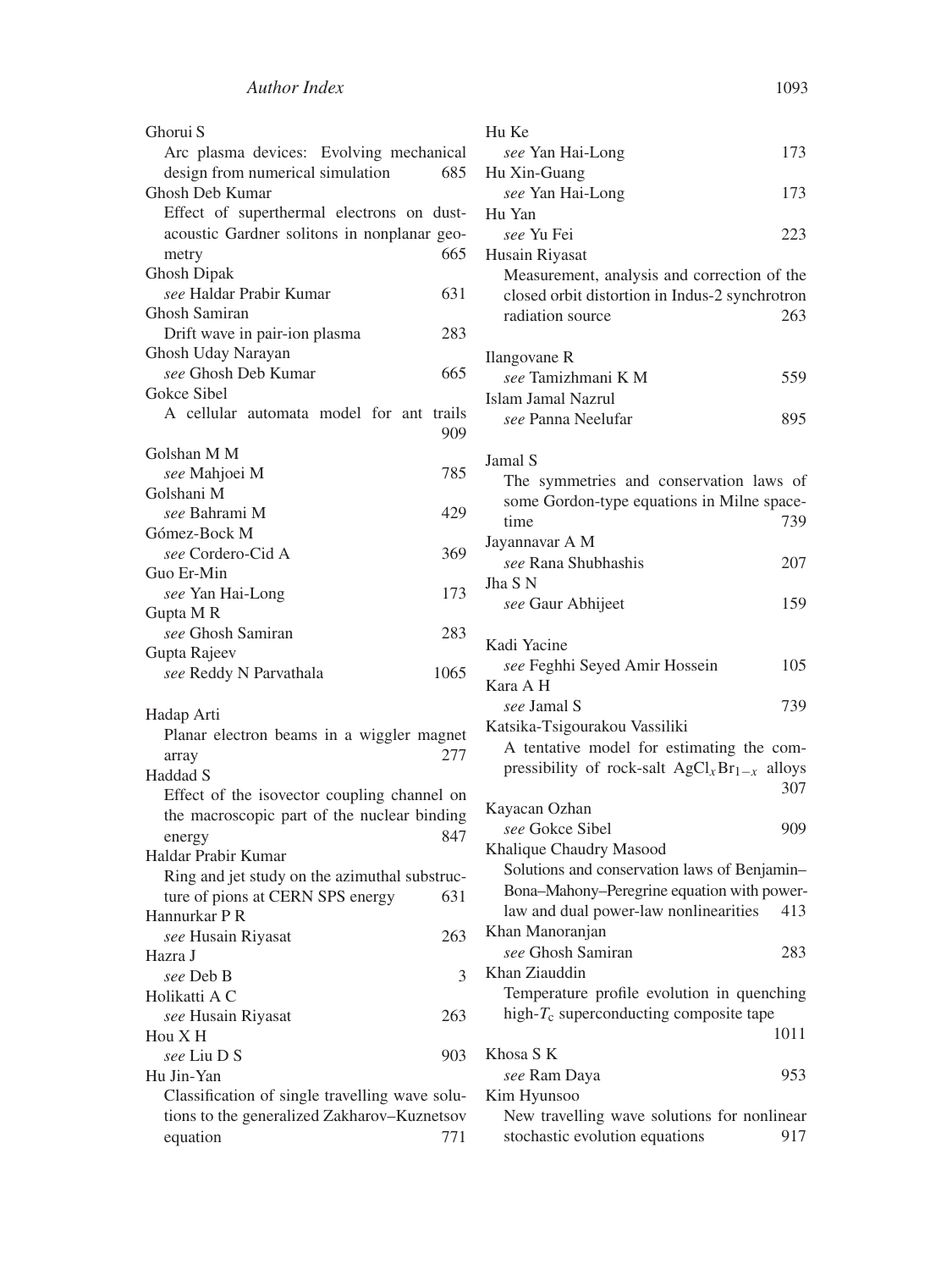| Koch R                                        |      |
|-----------------------------------------------|------|
| see Paul Manash Kumar                         | 121  |
| Kulkarni Nita S                               |      |
| Three-dimensional simulation studies of 10    |      |
| MeV, 352.2 MHz drift tube Linac               | 971  |
| Kumar Hitender                                |      |
| Soliton solutions of some nonlinear evolution |      |
| equations with time-dependent coefficients    |      |
|                                               | 361  |
| Kumar Pradeep                                 |      |
| Beam lifetime measurement and analysis in     |      |
| Indus-2 electron storage ring                 | 855  |
| Kunhikrishnan P V                             |      |
| Role of energy cost in the yield of cold      |      |
| ternary fission of <sup>252</sup> Cf          | 81   |
|                                               |      |
| Laengner R                                    |      |
| see Paul Manash Kumar                         | 121  |
| Lahiri Sourabh                                |      |
| see Rana Shubhashis                           | 207  |
| Latha M M                                     |      |
| see Perseus Rovinita                          | 1017 |
| Lee Jonu                                      |      |
| Exact travelling wave solutions for some      |      |
| important nonlinear physical models           | 757  |
| Leiva Carlos                                  |      |
| The Kepler problem in the Snyder space 945    |      |
| Li Chunlai                                    |      |
| Adaptive control and synchronization of a     |      |
| fractional-order chaotic system               | 583  |
| Li Hong                                       |      |
| Single-peak solitary wave solutions for the   |      |
| variant Boussinesq equations                  | 933  |
| Li Xin-Ping                                   |      |
| see Zhang Zaiyun                              | 41   |
| Liang Yi                                      |      |
| Synchronizability on complex networks via     |      |
| pinning control                               | 593  |
| Liu Cui-Yun                                   |      |
| see Dai Chao-Qing                             | 463  |
| Liu D S                                       |      |
| Nanoscale experimental study of the mor-      |      |
| phology of a microcrack in silicon by trans-  |      |
| mission electron microscopy                   | 903  |
| Lyssoivan A                                   |      |
| see Paul Manash Kumar                         | 121  |
|                                               |      |
| Ma Lilin                                      |      |
| see Li Hong                                   | 933  |
|                                               |      |

| Maciel Mónica Menchaca                              |      |
|-----------------------------------------------------|------|
| see Morones-Ibarra J R                              | 479  |
| Mahjoei M                                           |      |
| Collapse revival behaviour of the entangle-         |      |
| ment between V-type three-level atoms and           |      |
| two-mode photons in nonlinear Jaynes-               |      |
| Cummings model                                      | 785  |
| Majumdar Debasish                                   |      |
| see Biswas Anirban                                  | 539  |
| Malik Anand                                         |      |
| see Kumar Hitender                                  | 361  |
| Mamun A A                                           |      |
| see Rahman O                                        | 1031 |
| Manna Sanjib Kumar                                  |      |
| see Haldar Prabir Kumar                             | 631  |
| Mansour M B A                                       |      |
| On the sharp front-type solution of the             |      |
| Nagumo equation with nonlinear diffusion            |      |
| and convection                                      | 533  |
| Marandi Maziyar                                     |      |
| see Emamdoust Atefeh                                | 713  |
| Mattauch S                                          |      |
| see Paul Amitesh                                    | 701  |
| Minshed Mohammed A                                  |      |
| Analysis of thermal distribution in two end         |      |
| pumping Nd:YAG laser rod using bacterial            |      |
| foraging optimization algorithm                     | 487  |
| Miri-Hakimabad Seyed Hashem                         |      |
| see Akhlaghi Parisa                                 | 873  |
| Mishra A K                                          |      |
| see Pandey K K                                      | 607  |
| Mitra P                                             |      |
|                                                     |      |
| see Mondal S                                        | 315  |
| Mittal K C                                          |      |
| see Hadap Arti                                      | 277  |
| Moghaddam B Tavakkoly                               |      |
| Nonlinear properties of a graded-index pho-         |      |
| tonic heterostructure                               | 887  |
| Monaquel Shatha Jameel                              |      |
| see El-Shorbagy Khaled Hamed                        | 677  |
| Mondal S                                            |      |
| Effect of Al doping on microstructure and           |      |
| optical band gap of ZnO thin film synthesized       |      |
| by successive ion layer adsorption                  | and  |
| reaction                                            | 315  |
| Morones-Ibarra J R                                  |      |
| Mass shift of $\sigma$ -meson in nuclear matter 479 |      |
| Mukherjee S                                         |      |
| see Singh N L                                       | 133  |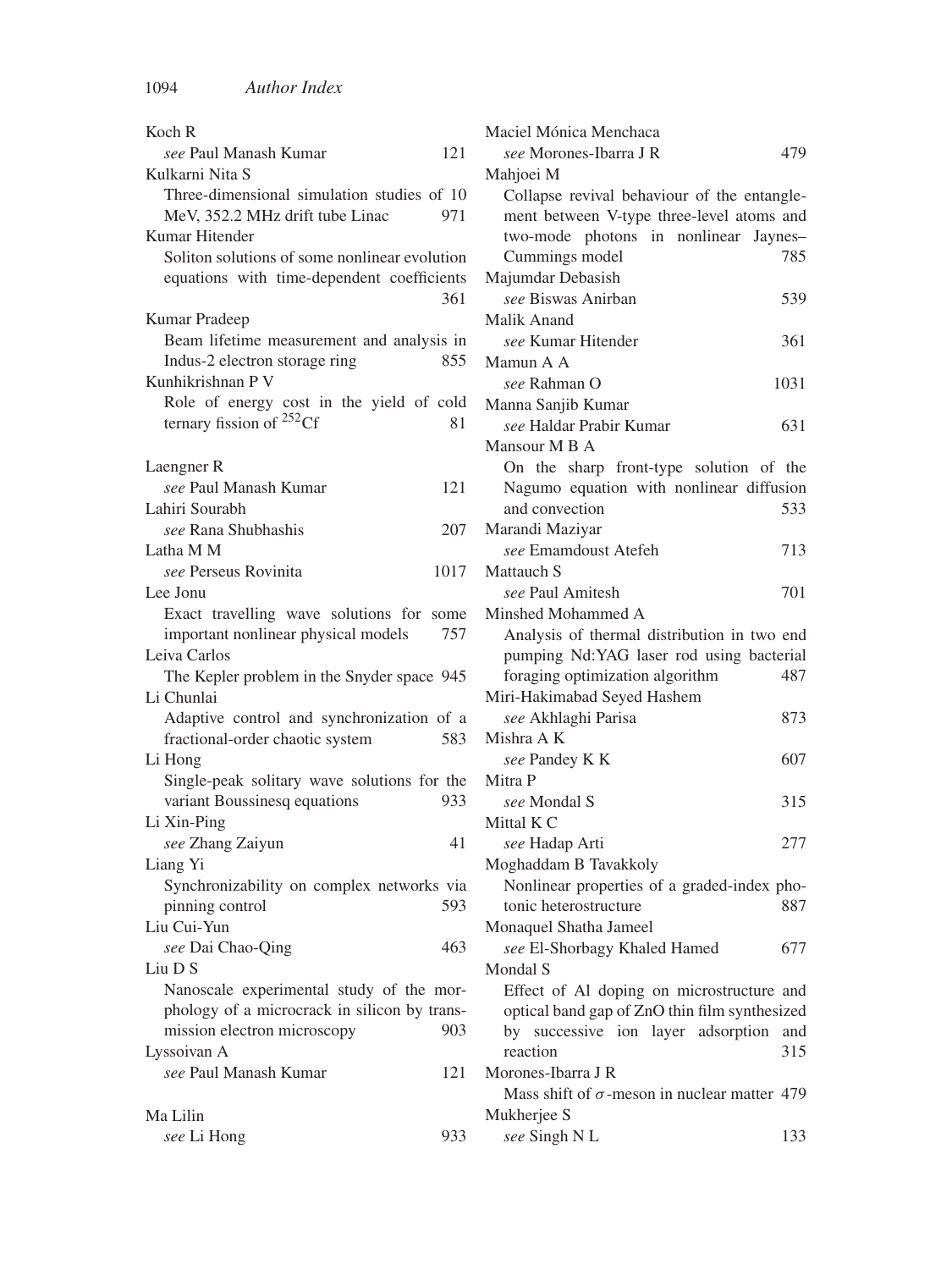| Nafeesa Baby TP                                               | Poswa          |
|---------------------------------------------------------------|----------------|
| see Vijayalakshmi K A<br>289                                  | see            |
| Ningthoujam R S                                               | Pradha         |
| Finding confined water in the hexagonal                       | see            |
| phase of $Bi_{0.05}Eu_{0.05}Y_{0.90}PO_4 \cdot xH_2O$ and its | Prakas         |
| impact for identifying the location of lumine-                | A <sub>n</sub> |
| 1055<br>scence quencher                                       | ioni           |
| Njah A N                                                      | fere           |
| see Ojo K S<br>825                                            | Puntar         |
| Novales-Sánchez H                                             | see            |
| see Cordero-Cid A<br>369                                      | Purkay         |
|                                                               | Ene            |
| Ogunjo S T                                                    | usir           |
| see Ojo K S<br>825                                            |                |
| Ojo K S                                                       | Rafat-l        |
| Comparison of backstepping and modified                       | see            |
| active control in projective synchronization of               | Rahma          |
| chaos in an extended Bonhöffer-van der Pol                    | Nor            |
| oscillator<br>825                                             | tary           |
|                                                               | chai           |
| Padilla Felipe Robledo                                        | Rakshi         |
| see Morones-Ibarra J R<br>479                                 | see            |
| Pandey K K                                                    | Ram D          |
| Energy-dispersive X-ray diffraction beamline                  | Mic            |
| at Indus-2 synchrotron source<br>607                          | ban            |
| Panna Neelufar                                                | Ram P          |
| Construction of an exact solution of time-                    | see            |
| dependent Ginzburg-Landau equations and                       | Rana S         |
| the<br>superconducting-<br>determination<br>of                | Ger            |
| interface<br>propagation<br>speed<br>in<br>normal             | theo           |
| 895<br>superconductors                                        | Rane I         |
| Patra Pinaki                                                  | see            |
| SUSY formalism for the symmetric double                       | Reddy          |
| well potential<br>21                                          | Dur            |
| Paul Amitesh                                                  | Ge y           |
| Induced moment due to perpendicular field                     | Rezaza         |
| cycling in trained exchange bias system                       | see            |
| 701                                                           | Roych          |
| Paul Manash Kumar                                             | see            |
| Antenna coupling study for ICWC plasma                        |                |
| characterization in TEXTOR<br>121                             | Saaved         |
| Pelagade S M                                                  | see            |
| see Singh N L<br>133                                          | Safari         |
| Perseus Rovinita                                              | see            |
| Solitary heat waves in nonlinear lattices with                | Saha J         |
| 1017<br>squared on-site potential                             | see            |
| Philipps V                                                    | Saha F         |
| see Paul Manash Kumar<br>121                                  | see            |
| Poswal A                                                      | Saha S         |
| 159<br>see Gaur Abhijeet                                      | see            |
|                                                               |                |

| Poswal H K                                    |      |
|-----------------------------------------------|------|
| see Pandey K K                                | 607  |
| Pradhan Subrata                               |      |
| see Khan Ziauddin                             | 1011 |
| Prakash Jai                                   |      |
| A model for the occurrence and analysis of    |      |
| ionic thermocurrent spectrum involving dif-   |      |
| ferent orders of kinetics                     | 143  |
| Puntambekar T A                               |      |
| see Husain Riyasat                            | 263  |
| Purkayastha Anuradha Das                      |      |
| Energy in the Kantowski-Sachs space-time      |      |
| using teleparallel geometry                   | 571  |
| Rafat-Motavalli Laleh                         |      |
| see Akhlaghi Parisa                           | 873  |
| Rahman O                                      |      |
| Nonlinear propagation of dust-acoustic soli-  |      |
| tary waves in a dusty plasma with arbitrarily |      |
| charged dust and trapped electrons            | 1031 |
| Rakshit A                                     |      |
| see Deb B                                     | 3    |
| Ram Daya                                      |      |
| Microscopic study of positive-parity yrast    |      |
| bands of $224 - 234$ Th isotopes              | 953  |
| Ram P N                                       |      |
| see Gairola Vandana                           | 1041 |
| Rana Shubhashis                               |      |
| Generalized entropy production fluctuation    |      |
| theorems for quantum systems                  | 207  |
| Rane R S                                      |      |
| see Singh N L                                 | 133  |
| Reddy N Parvathala                            |      |
| Durability of rewritable phase-change         |      |
| $GeySbyTe1-X-Y$ memory devices                | 1065 |
| Rezazadeh Marzieh                             |      |
| see Feghhi Seyed Amir Hossein                 | 105  |
| Roychoudhury Rajkumar                         |      |
| see Chatterjee Prasanta                       | 519  |
| Saavedra Joel                                 |      |
| see Leiva Carlos                              | 945  |
| Safari H                                      |      |
| see Mahjoei M                                 | 785  |
| Saha Jyoti Prasad                             |      |
| see Patra Pinaki                              | 21   |
| Saha Prosenjit                                |      |
| see Haldar Prabir Kumar                       | 631  |
| Saha Samir                                    |      |
| see Sharmin Farzana                           | 995  |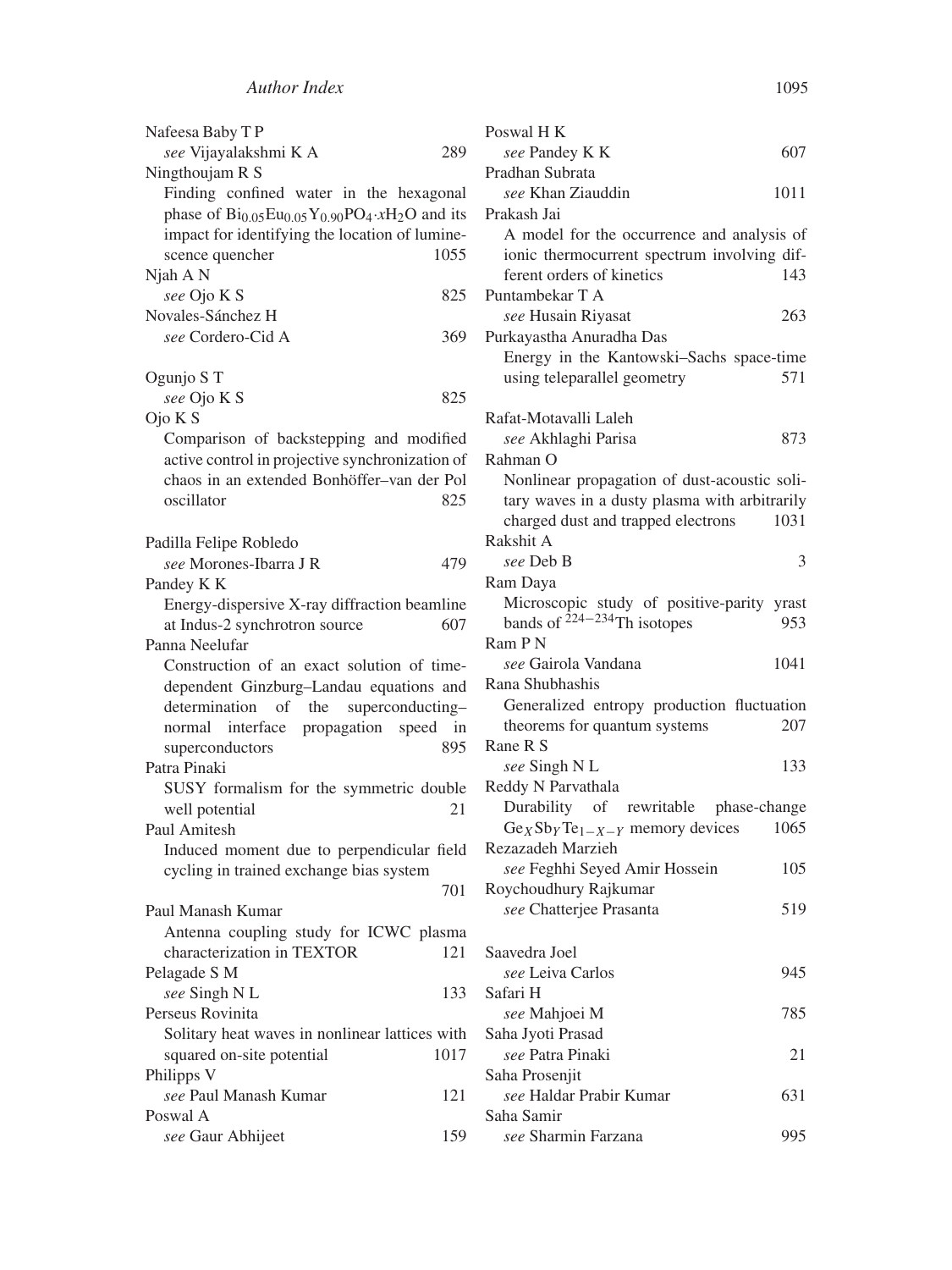| Sakthivel Rathinasamy                                                                                        |      |
|--------------------------------------------------------------------------------------------------------------|------|
| see Lee Jonu                                                                                                 | 757  |
| see Kim Hyunsoo                                                                                              | 917  |
| Santhosh K P                                                                                                 |      |
| see Kunhikrishnan P V                                                                                        | 81   |
| Santos-Guevara Ayax                                                                                          |      |
| see Morones-Ibarra J R                                                                                       | 479  |
| Sarma Jayanta Kumar                                                                                          |      |
| see Bhattacharjee Saurav                                                                                     | 61   |
| Saravani M                                                                                                   |      |
| see Bahrami M                                                                                                | 429  |
| Semalty P <sub>D</sub>                                                                                       |      |
| see Gairola Vandana<br>Sergienko G                                                                           | 1041 |
| see Paul Manash Kumar                                                                                        | 121  |
| Seth Susnata                                                                                                 |      |
| <i>see</i> Das Mala                                                                                          | 983  |
| Shafiee A                                                                                                    |      |
| see Bahrami M                                                                                                | 429  |
| Shahmansouri Mehran                                                                                          |      |
| Dust-acoustic solitons in quantum plasma                                                                     |      |
| with kappa-distributed ions                                                                                  | 295  |
| Shahtahmasebi Nasser                                                                                         |      |
| see Darehdor Mahvash Arabi                                                                                   | 327  |
| Sharma Neetika                                                                                               |      |
| Quadrupole moments of low-lying baryons                                                                      |      |
| with spin- $\frac{1}{2}^+$ , spin- $\frac{3}{2}^+$ , and spin- $\frac{3}{2}^+$ $\rightarrow$ $\frac{1}{2}^+$ |      |
| transitions                                                                                                  | 237  |
| Erratum to: Quadrupole moments of low-                                                                       |      |
| lying baryons with spin- $\frac{1}{2}^+$ , spin- $\frac{3}{2}^+$ , and                                       |      |
| spin- $\frac{3}{2}^+$ $\rightarrow \frac{1}{2}^+$ transitions                                                | 1083 |
| Sharma Surinder M                                                                                            |      |
| see Pandey K K                                                                                               | 607  |
| Sharmin Farzana                                                                                              |      |
| High harmonic generation in $H_2^+$ and $HD^+$                                                               |      |
| by intense femtosecond laser pulses: A wave                                                                  |      |
| packet approach with nonadiabatic inter-                                                                     |      |
| action in $HD+$                                                                                              | 995  |
| Shayesteh Saber Farjami<br>see Emamdoust Atefeh                                                              | 713  |
| Shen Shuifa                                                                                                  |      |
| Candidate of the member of three-phonon                                                                      |      |
| multiplet observed in the $\beta^+$ +EC decay of                                                             |      |
| $^{76}Br$                                                                                                    | 69   |
| Shrestha Rajendra                                                                                            |      |
| see Tyata Raju Bhai                                                                                          | 507  |
| Shripathi T                                                                                                  |      |
| see Singh N L                                                                                                | 133  |
| Shrivastava B D                                                                                              |      |
| see Gaur Abhijeet                                                                                            | 159  |

| Sil Tapas                                                                             |     |
|---------------------------------------------------------------------------------------|-----|
| see Bera PK                                                                           | 31  |
| Singh Gurnam                                                                          |     |
| see Kumar Pradeep                                                                     | 855 |
| Singh NL                                                                              |     |
| Influence of argon plasma treatment on poly-                                          |     |
| ethersulphone surface                                                                 | 133 |
| Skordas Efthimios S                                                                   |     |
| see Katsika-Tsigourakou Vassiliki                                                     | 307 |
| Subedi Deepak Prasad                                                                  |     |
| see Tyata Raju Bhai                                                                   | 507 |
| Tamizhmani K M                                                                        |     |
| Symmetries and casimir of an extended                                                 |     |
| classical long wave system                                                            | 559 |
| Taqi Al-Bayati Ali H                                                                  |     |
| Particle-particle Tamm-Dancoff approxi-                                               |     |
| mation and particle-particle random phase                                             |     |
| approximation calculations for <sup>18</sup> O and <sup>18</sup> F                    |     |
| nuclei                                                                                | 355 |
| Tel E                                                                                 |     |
| see Baldik R                                                                          | 251 |
| Tenreiro Claudio                                                                      |     |
| see Feghhi Seyed Amir Hossein                                                         | 105 |
| Tong Yaonan                                                                           |     |
| see Li Chunlai                                                                        | 583 |
| Toscano J J                                                                           |     |
| see Cordero-Cid A                                                                     | 369 |
| Tyata Raju Bhai                                                                       |     |
| Generation of uniform atmospheric pressure<br>argon glow plasma by dielectric barrier |     |
| discharge                                                                             | 507 |
|                                                                                       |     |
| Unterberg B                                                                           |     |
| see Paul Manash Kumar                                                                 | 121 |
|                                                                                       |     |
| Van Wassenhove G                                                                      |     |
| see Paul Manash Kumar                                                                 | 121 |
| Vasanthi R                                                                            |     |
| see Pandey K K                                                                        | 607 |
| Vervier M                                                                             |     |
| see Paul Manash Kumar                                                                 | 121 |
| Vijayalakshmi K A                                                                     |     |
| Plasma excitations in a single-walled carbon                                          |     |
| nanotube with an external transverse mag-                                             |     |
| netic field                                                                           | 289 |
| Villanueva J R                                                                        |     |
| see Leiva Carlos                                                                      | 945 |